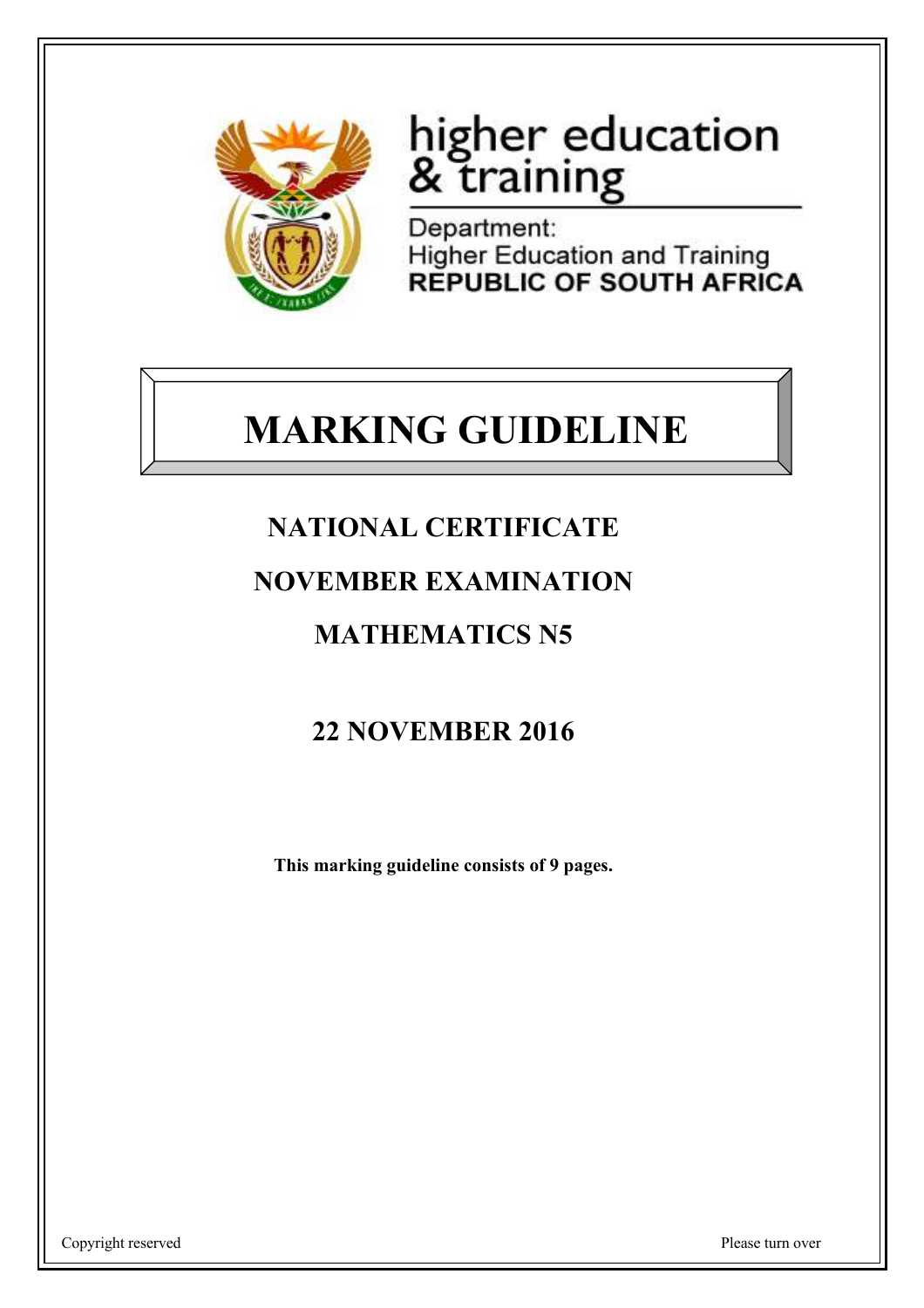#### **INSTRUCTIONS AND INFORMATION**

1.  $\checkmark$  equals 1 mark

- 2. Half marks are not allocated, unless indicated otherwise.
- 3. Using the wrong formula when one is required is a principle error and NO marks should be allocated.
- 4. Candidates should show ALL formula and intermediate steps and simplify where possible.
- 5. ALL final answers must be rounded off to THREE decimal places (unless indicated otherwise).
- 6. Questions may be answered in any order, but subsections of questions must be kept together otherwise candidates can be penalised with ONE mark.
- 7. When something has been copied incorrectly from the question paper and the standard of the question is still the same, the candidate will be penalised by ONE mark. If the copying error simplifies the question the mark will be forfeited.
- 8. Questions must be answered in blue or black ink. Answers in PENCIL will not be marked as it is regarded as rough work.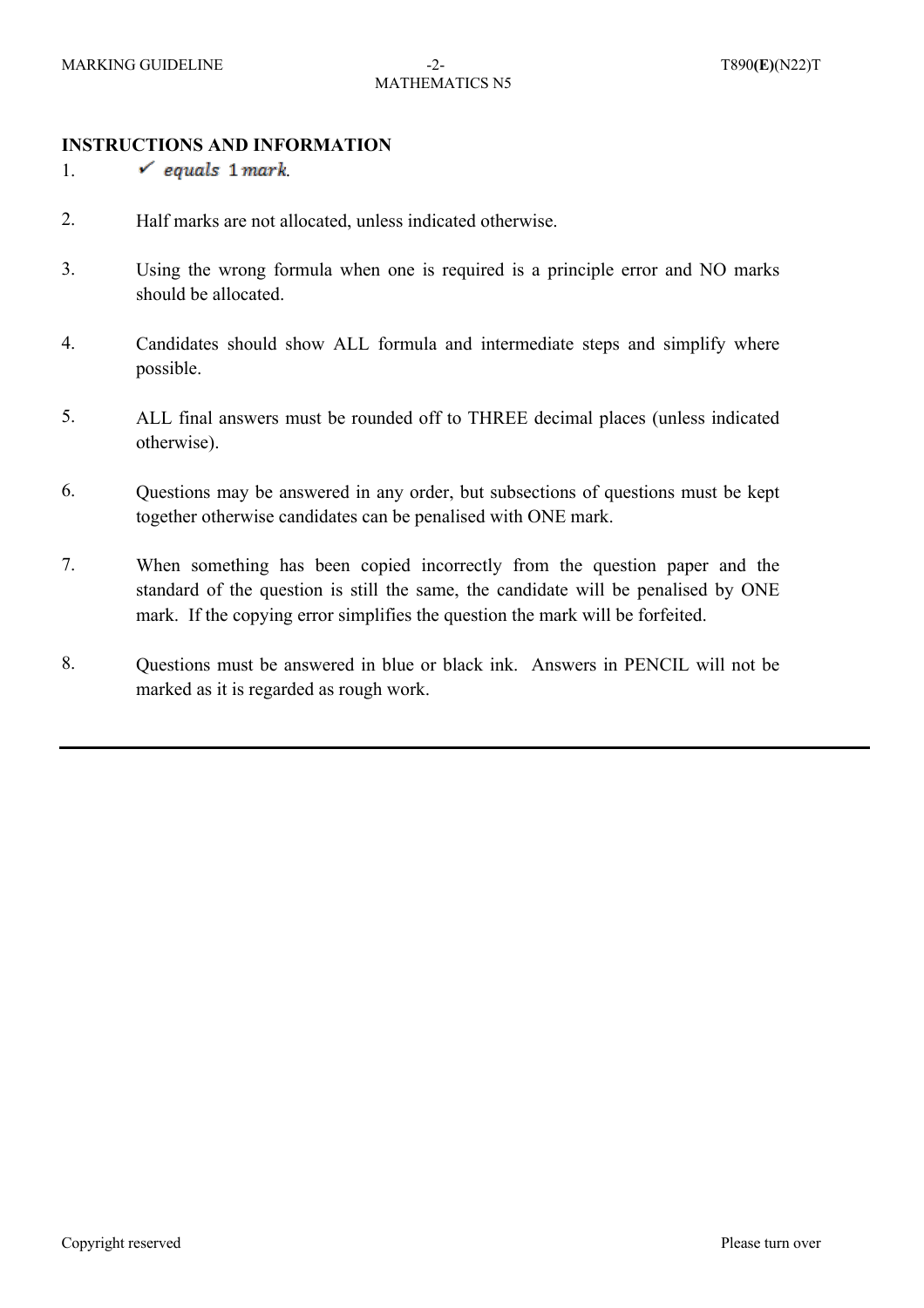#### **QUESTION 1**

 $\lim_{x\to\infty}\frac{x}{\ln x}-\frac{1}{\ln x}$  $1.1$  $1.1.1$  $\lim_{x\to\infty}\frac{x-1}{\ln x}$   $\checkmark$  $=\lim_{x \to \infty} \frac{1}{\frac{1}{x}}$   $\checkmark$  $=\infty$   $\checkmark$ 

 $1.1.2$ 

 $(3)$ 

 $(2)$ 

 $(2)$  $\tilde{[7]}$ 

 $1.2$ 

 $f(-1) = \sqrt{\frac{-9}{2}}$ undefined discontinuous  $\checkmark$ 

 $\lim_{x\to 0} \frac{x^3 - 2x - 5}{x^2 - 2x}$ 

 $\frac{-5}{0}$   $\checkmark$ <br>=  $\infty$   $\checkmark$ 

#### **QUESTION 2**

 $f(x) = \sqrt[3]{2x}$  $2.1$ 

$$
\sqrt{\frac{h_{\text{inomial theorem}}}{2}}
$$
\n
$$
f'(x) = \lim_{h \to 0} \frac{\sqrt[3]{2}(x^{\frac{1}{3}} + \frac{1}{3}x^{\frac{-2}{3}}h - \frac{2}{9}x^{\frac{-5}{3}}\frac{h^2}{2} + ...) - \sqrt[3]{2}x^{\frac{1}{3}}}{h}
$$
\n
$$
= \lim_{h \to 0} \frac{h(\frac{1}{3}\sqrt[3]{2}x^{\frac{-2}{3}} - \frac{2}{9}\sqrt[3]{2}x^{\frac{-5}{3}}\frac{h}{2} + ...) \sqrt[3]{2}}
$$
\n
$$
= \frac{\sqrt[3]{2}}{3x^{\frac{2}{3}}}
$$

 $\checkmark$ 

 $(5)$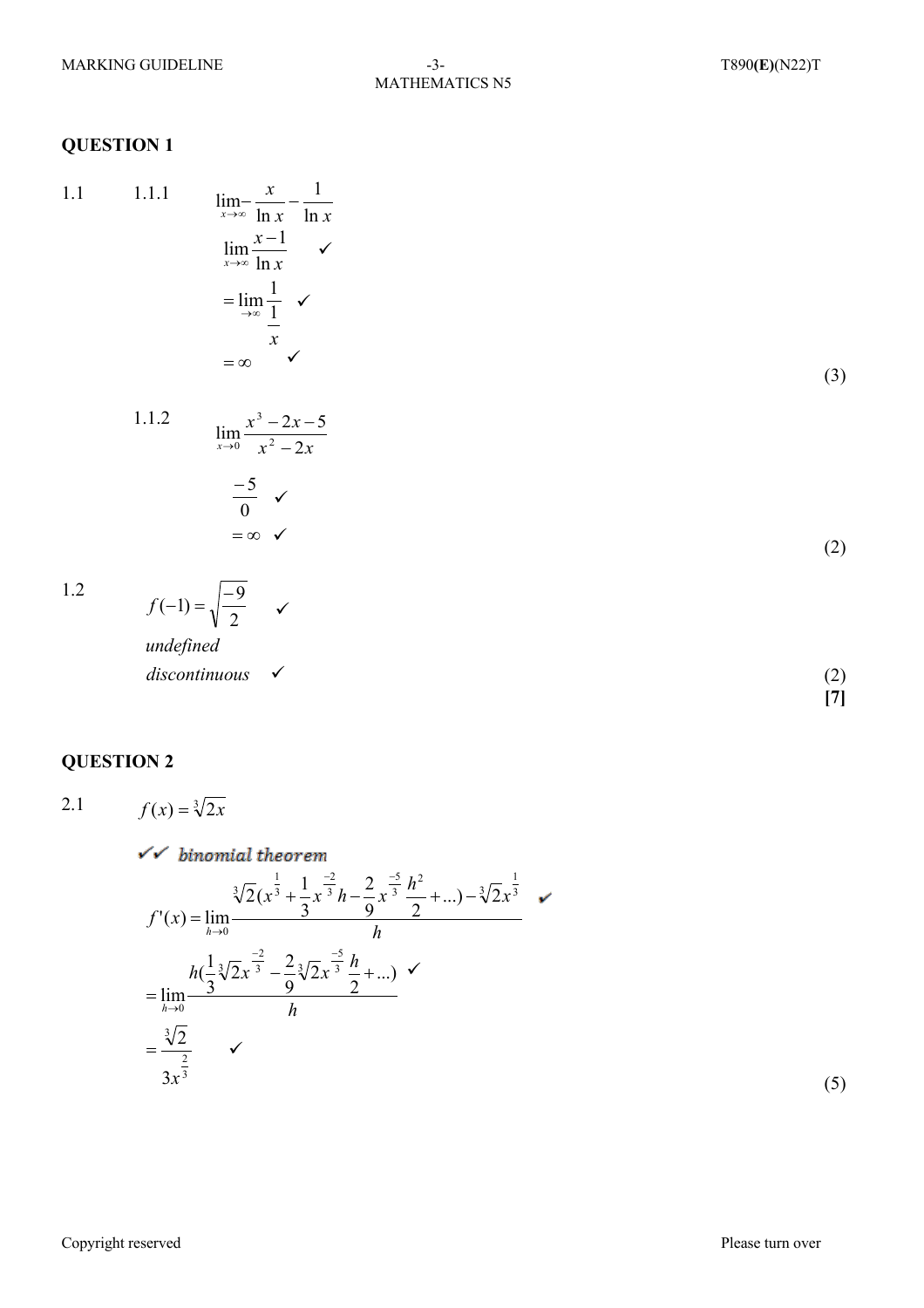MATHEMATICS N5

2.2 2.2.1

$$
y = \ln^2 \frac{3x}{e^x} - \ln 3x^2
$$
  
\n
$$
\frac{dy}{dx} = 2(\ln \frac{3x}{e^x}) \cdot \frac{1}{3x} \cdot \frac{3e^x - 3xe^x}{e^{2x}} - \frac{6x}{3x^2}
$$
  
\n(4)

2.2.2 
$$
y = 5 \arccos ec(x \sin 2x)
$$

$$
y' = \frac{5(1\sin 2x + 2x\cos 2x)}{x\sin 2x\sqrt{(x\sin 2x)^2 - 1}} \checkmark \text{ product rule}
$$
\n(3)

2.2.3 
$$
y = 4\sqrt{\cos^3(x^2 - x - 1)}
$$
  
\n
$$
y' = 4 \cdot \frac{3}{2} \cos^{\frac{1}{2}}(x^2 - x - 1) - \sin(x^2 - x - 1)(2x - 1)
$$
\n(3)

$$
2.3 \t s(t) = t^{\cos t}
$$

$$
\ln s = \cos t \cdot \ln t \quad \checkmark
$$
\n
$$
\frac{1}{s} \frac{ds}{dt} = -\sin t \cdot \ln t + \frac{\cos t}{t} \quad \checkmark
$$
\n
$$
\frac{ds}{dt} = s(-\sin t \cdot \ln t + \frac{\cos t}{t}) \quad \checkmark
$$
\n
$$
for \quad t = \frac{\pi}{4} : s = 0,843
$$
\n
$$
velocity = 0,843(0,171+0,9) \quad \checkmark
$$
\n
$$
= 0,903 \quad \checkmark
$$
\n(5)

2.4  $cos(x + y) + sin x + sin y = 2$ 

$$
-\sin(x+y)(1+\frac{dy}{dx}) + \cos x + \cos y \cdot \frac{dy}{dx} = 0
$$
  

$$
\frac{dy}{dx}(-\sin(x+y) + \cos y) = -\cos y + \sin(x+y) \quad \checkmark
$$
  

$$
\frac{dy}{dx} = -\frac{\cos y + \sin(x+y)}{-\sin(x+y) + \cos x}
$$
  

$$
\frac{dy}{dx} = -1 \quad \checkmark
$$

 (4) **[24]**

Copyright reserved Please turn over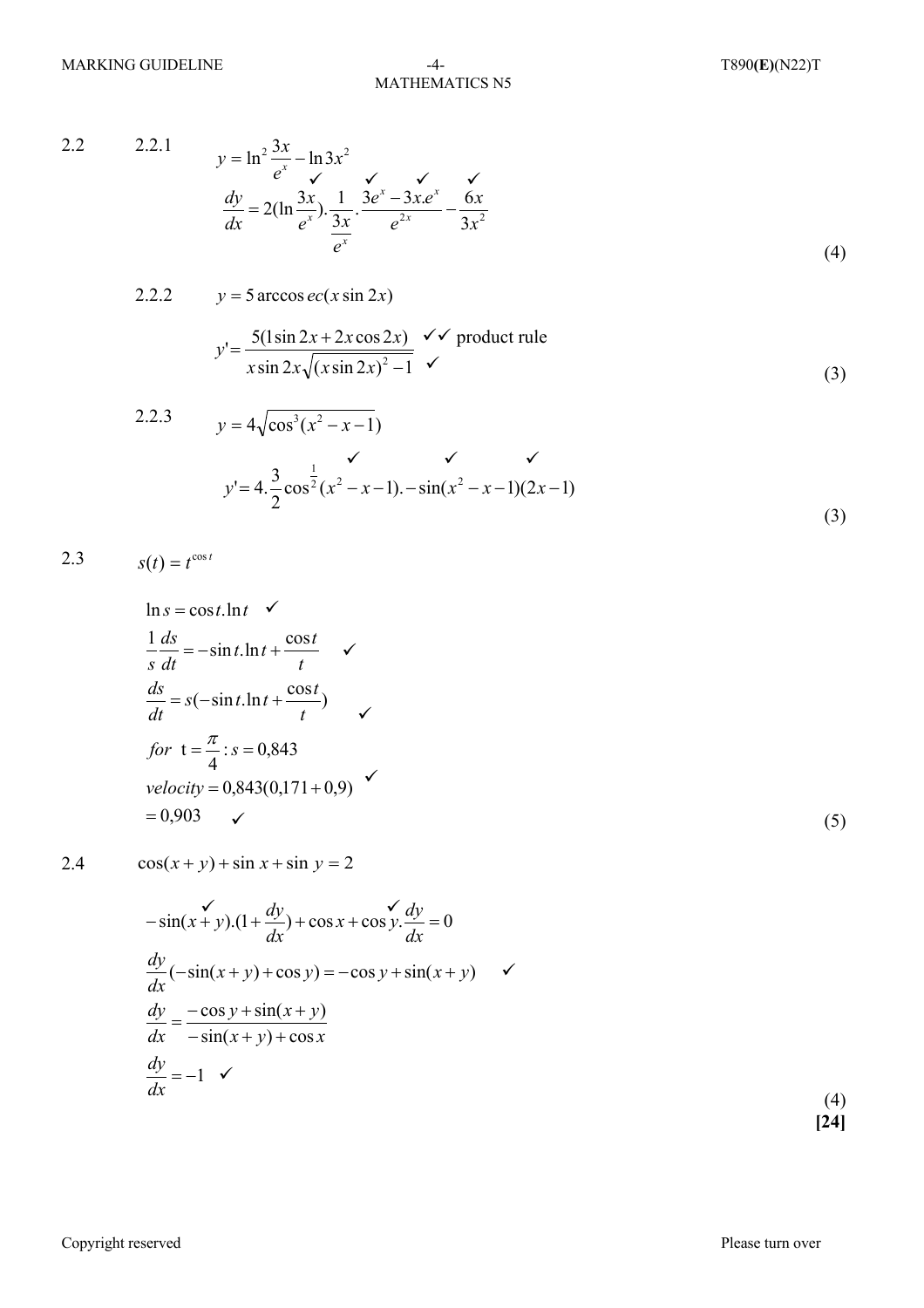### MATHEMATICS N5

#### **QUESTION 3**

3.1 3.1.1 
$$
f(x) = 3x^3 - 4x^2 - 2x + 2
$$
  
\n $9x^2 - 8x - 2 = 0$    
\n $x = 1,092$  of  $x = -0,203$    
\n $y = -1,047$  of  $y = 2,216$    
\nFor both x-values  
\nfor both y-values (3)

3.1.2 
$$
0 = 3x^3 - 4x^2 - 2x + 2 : -1 \le x \le 2
$$

$$
\begin{array}{c|cccc}\nx-1 & 0 & 1 & 2 & \checkmark \\
\hline\ny & 3 & 2 & -1 & 6 & \checkmark\n\end{array}
$$
\n(2)



3.1.4 
$$
e = -\frac{1,779}{10,41} = -0,1709
$$
   
\n $r = 1,7 - 0,1709 = 1,5291$  (2)

3.2 3.2.1

 $A = xy$   $\checkmark$  $\overline{C}$ 

$$
C = 2(36x) + 2(45y)
$$
  
\n
$$
C = 72x + 90y
$$

3.2.2 56000 = 72x + 90y  
\n
$$
\frac{56000 - 72x}{90} = y \quad \checkmark
$$
\n
$$
A = 622,22x - 0,8x^2 \quad \checkmark
$$
\n
$$
622,22 - 1,6x = 0 \quad \checkmark
$$
\n388,89 = x  
\n311,11 = y \quad \checkmark\n(5)

(2)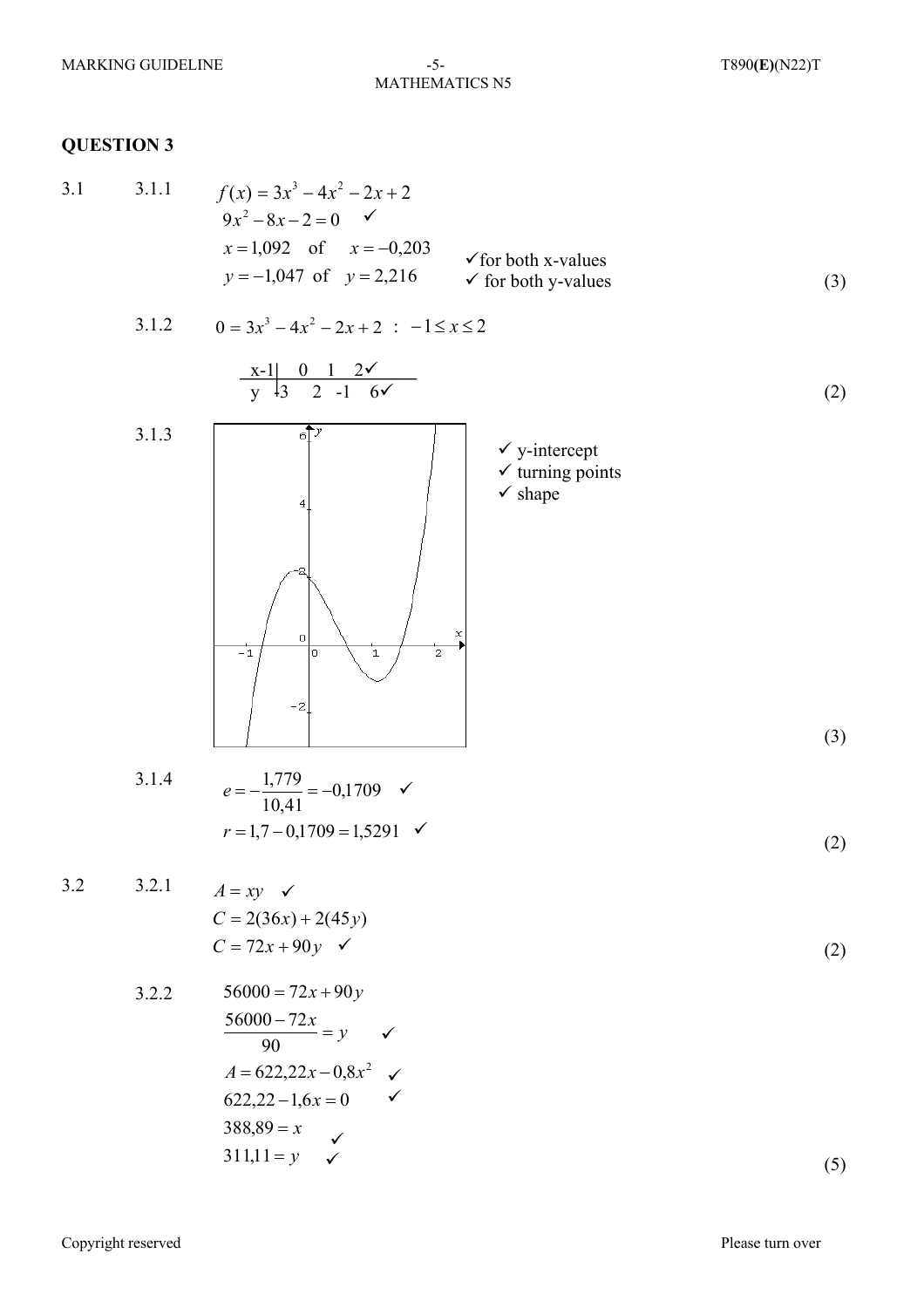3.3  $V = \pi r^2 h$ 

$$
r = 1.5m
$$
  
\n
$$
\frac{dV}{dt} = \pi(r)^2 \cdot \frac{dh}{dt}
$$
  $\checkmark$  derivative  
\n
$$
3 \leq \pi (1.5)^2 \frac{dh}{dt}
$$
 substitution  
\n
$$
0.424m = \frac{dh}{dt} \checkmark
$$

 (4) **[21]**

(3)

#### **QUESTION 4**

4.1 
$$
\int \frac{1 - \cos 2x}{-2x + \sin 2x} dx
$$

$$
\frac{d}{dx}(-2x + \sin 2x) = -2 + 2\cos 2x
$$

$$
\frac{1}{-2} \int \frac{-2(1 - \cos 2x)}{-2x + \sin 2x} dx
$$

$$
= \frac{-1}{2} \ln(-2x + \sin 2x) + c
$$
(2)

4.2 4.2.1 
$$
\int 2x \cdot e^{2x} dx
$$

$$
2x \cdot \frac{e^{2x}}{2} - \int 2e^{2x} dx
$$

$$
= xe^{2x} - e^{2x} + c \quad \checkmark
$$

4.2.2  
\n
$$
\int \frac{2x^3 - 4}{x + 1} dx
$$
\nLong division:  
\n
$$
\sqrt{a} \text{ quotient remainder}
$$
\n
$$
\int 2x^2 - 2x + 2 + \frac{-6}{x + 1} dx
$$
\n
$$
= \frac{2x^3}{3} - x^2 + 2x - 6\ln(x + 1) + c \quad \sqrt{a} \text{NE mark for two correct terms}
$$
\n(5)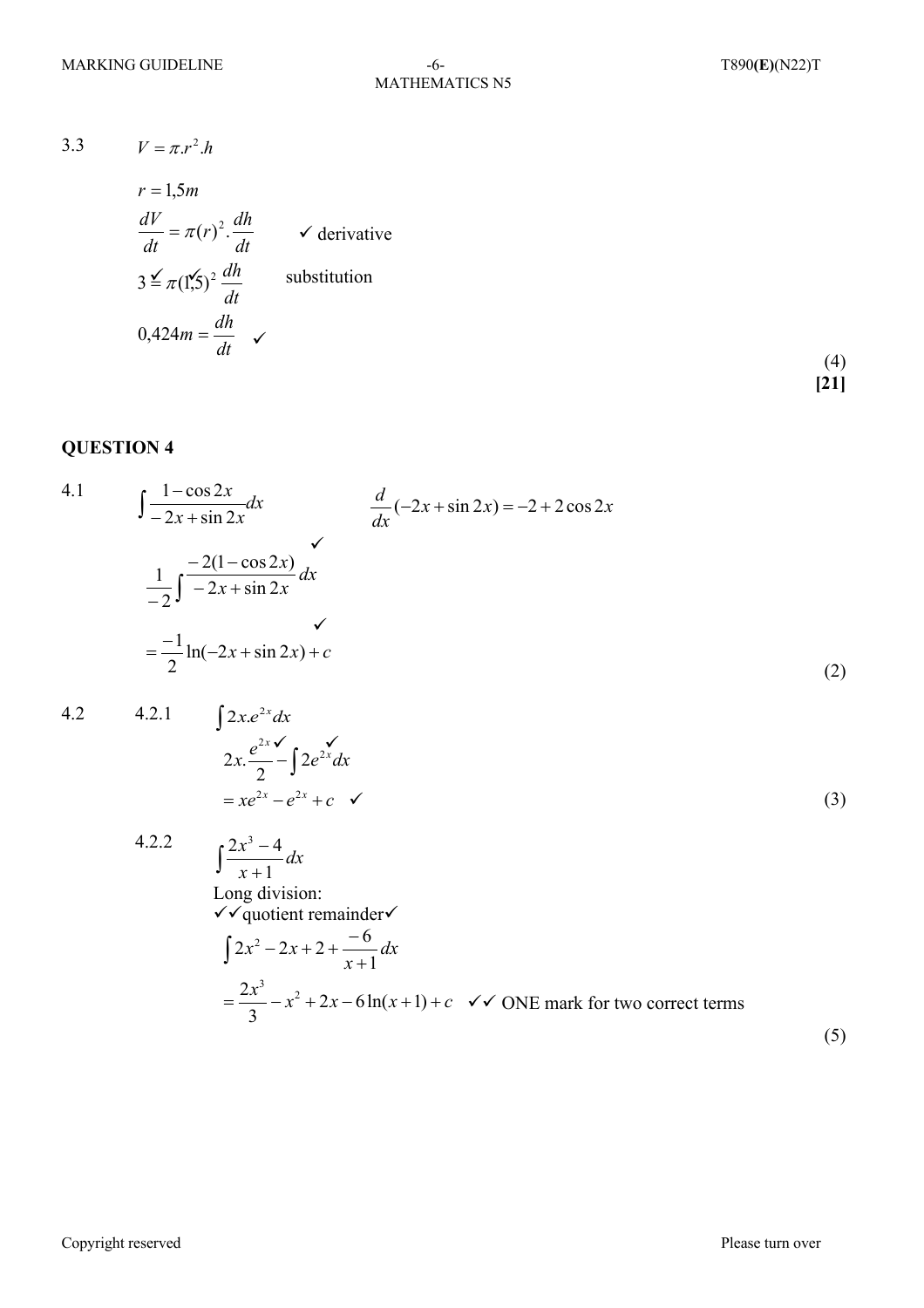4.2.3 
$$
\int \frac{\sin^3 3x}{\sin 3x} dx
$$

$$
= \int \frac{1}{2} -\frac{1}{2} \cos 6x dx
$$

$$
= \frac{1}{2}x - \frac{1}{12}x + c
$$

 $(3)$ 

 $(3)$ 

4.2.4  $\int 5x^2 \sqrt{2x^3 + 1} dx$ 

$$
u = 2x^{3} + 1
$$
\n
$$
dx = \frac{du}{6x^{2}} \checkmark
$$
\n
$$
\int 5x^{2} \cdot u^{\frac{1}{2}} \cdot \frac{du}{6x^{2}} dx
$$
\n
$$
= \frac{5}{6} \cdot \frac{u^{\frac{3}{2}}}{\frac{3}{2}} + c \checkmark
$$
\n
$$
= \frac{5}{9} (2x^{3} + 1)^{\frac{3}{2}} + c
$$

$$
4.3\,
$$

$$
\int \frac{4x^2 - 3x + 1}{4x^2 - 1}
$$
  
\n
$$
\frac{4x^2 - 3x + 1}{(2x - 1)(2x + 1)} = \frac{A}{2x - 1} + \frac{B}{2x + 1} \quad \checkmark
$$
  
\n
$$
4x^2 - 3x + 1 = A(2x + 1) + B(2x - 1) \quad \checkmark
$$
  
\n
$$
x = -0, 5: -\frac{7}{4} = B
$$
  
\n
$$
x = 0, 5: \frac{1}{4} = A
$$
  
\n
$$
\int \frac{1}{(2x - 1)} - \frac{7}{2x + 1} dx \quad \checkmark
$$
  
\n
$$
= \frac{1}{8} \ln(2x - 1) - \frac{7}{8} \ln(2x + 1) + c
$$

 $(5)$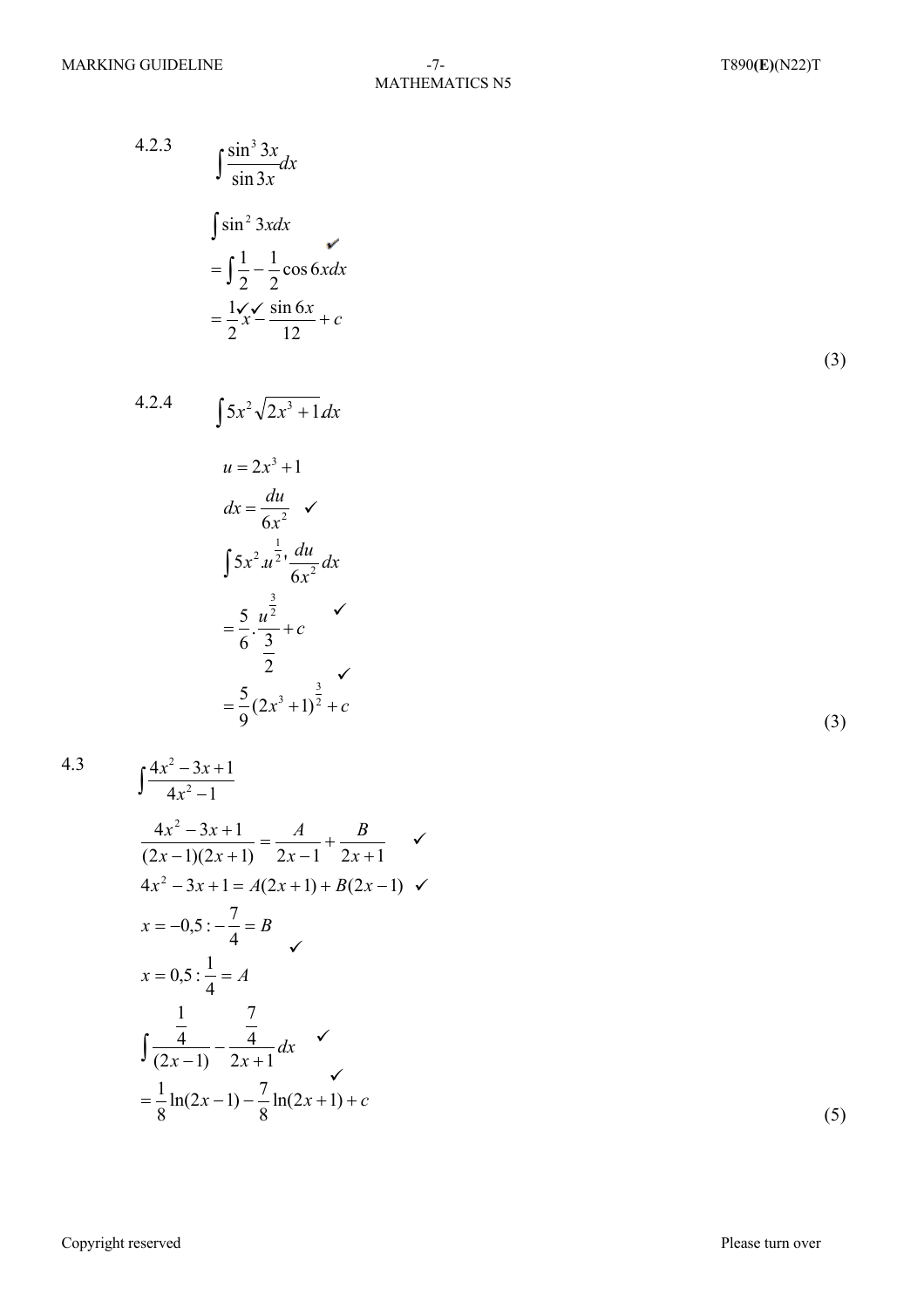MATHEMATICS N5

4.4  $\int \sin(\arcsin x^{-1}) dx$ 

$$
\int x^{-1} dx \quad \checkmark
$$
  
= ln x + c \quad \checkmark

 (2) **[23]**

#### **QUESTION 5**